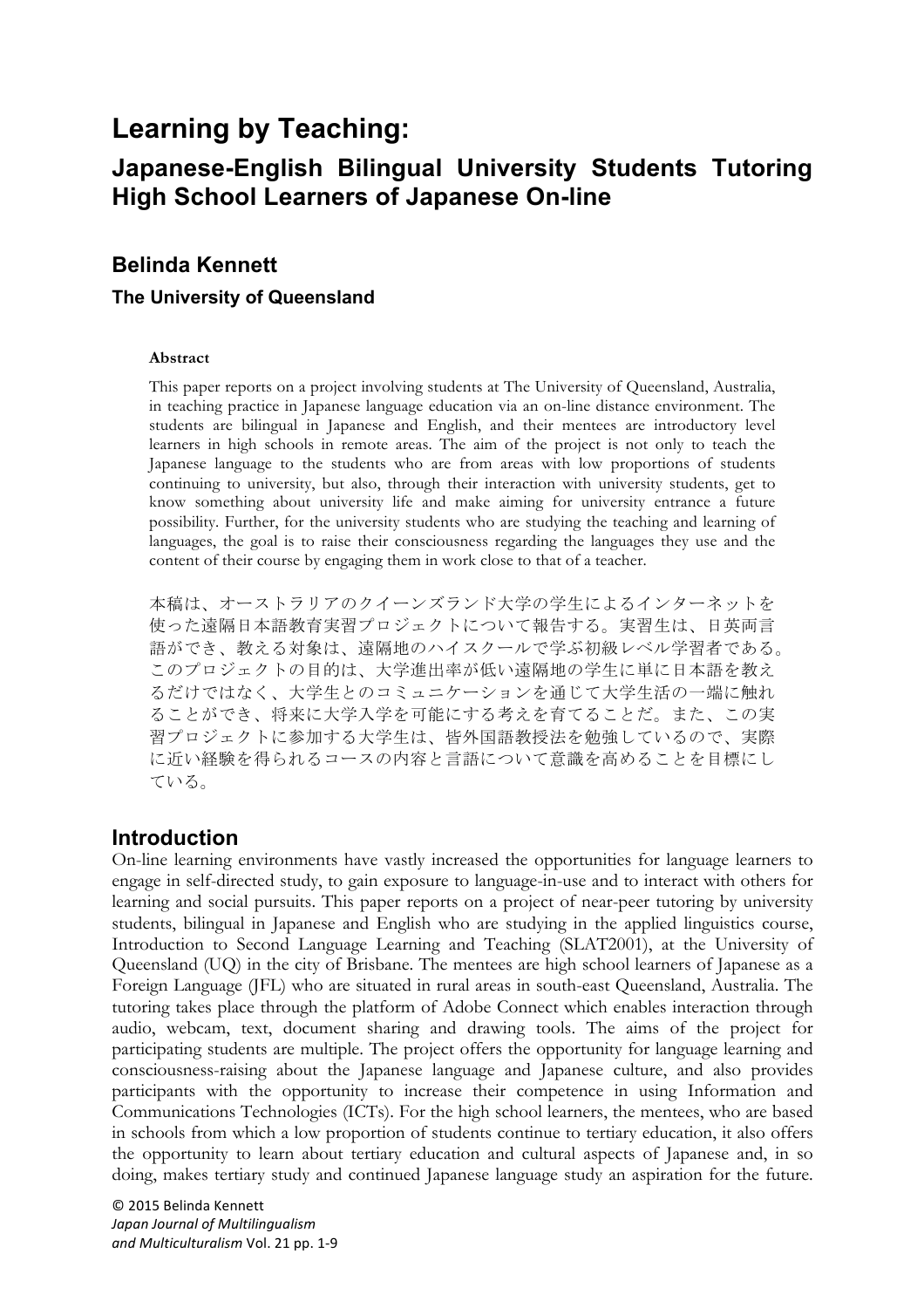For the university students, the tutors, participation also offers the opportunity to engage in a real life application of the second language theories that they are introduced to in their coursework. The university student tutors plan, implement and reflect on the tutorial sessions in relation to their own experience as language learners and reflect on the second language acquisition (SLA) theories that they are learning about in their applied linguistics coursework. Participation enhances students' awareness of language and language learning in highly individualised ways depending on participants' own learning backgrounds and the unique relationship between the student and tutor. Following a paradigm similar to the Work Integrated Learning (WIL) concept, the tutors are participating in unpaid work in which they have to use their language and communication skills and problem solve in order to make a success of the tutoring.

### **Context**

The teaching and learning of Japanese as a Foreign Language (JFL) in Australian schools has a 100 year history. Currently, in the state of Queensland, the number of students studying Japanese in elementary and high schools significantly outnumbers those studying the next most popular languages French, German and Chinese. Numbers of Japanese learners grew steadily following the widespread introduction of Japanese in schools and at the University of Queensland during the 1960's (Nagata & Nagatomo, 2007). In Queensland, as in Australia in general, the majority of students discontinue Japanese study once the mandatory years are completed and language study becomes an elective, which is usually around Year 10 of the 12 year education system (de Krester & Spence-Brown, 2010). Chilcott (2014) reported that only 6.84 per cent of Queensland final year (Year 12) students study a language other than English. Reasons for the high attrition in Japanese and languages in general are well understood (see for example, Lo Bianco & Slaughter, 2009). However, in recognition of the high quality of students who enter university having chosen to pursue language study to high school graduation, the University of Queensland and a number of other universities, offer bonus rank points to students' high school exit scores. This improves their chances of acceptance into a university, and as an incentive, has anecdotally encouraged more high school students to continue foreign language study to graduation from high school and into tertiary study.

Against a background of compulsory language learning in the lower secondary school, some rural schools have found it difficult to provide face-to-face teaching in languages due to their small size and the difficulty of attracting suitably qualified teachers to regional areas. Also, languages tend to be considered a low priority discipline in many schools. However, because of the mandatory nature of languages, the Brisbane School of Distance Education (BSDE), a school under the auspices of the state government's Department of Education and Training (DET), steps in to provide these students with an on-line learning environment for Japanese and other languages and subjects where teachers are unavailable. The BSDE is also a main education provider for students who are unable to, or choose not to, attend traditional schools. A class of students in a rural school will spend up to one hour each week on-line with their BSDE Japanese language teacher and, in addition, engage in self-study of the Japanese curriculum materials, supervised by a local teacher at their school who does not have Japanese language skills. This environment has obvious limitations in terms of the time spent with the specialist Japanese teacher and the teacher's ability to meet individual needs of the student learners. Partners in the Widening Horizons (WH) project, lecturers in Japanese and French at UQ and teachers at the BSDE, saw the potential for using available technologies to extend the quality of the language learning experience for novice language students at high school through a tutoring relationship with a more experienced language learner attending university. The tutoring would add a further hour per week to the student's exposure to Japanese and could be individualised to suit their needs and interests.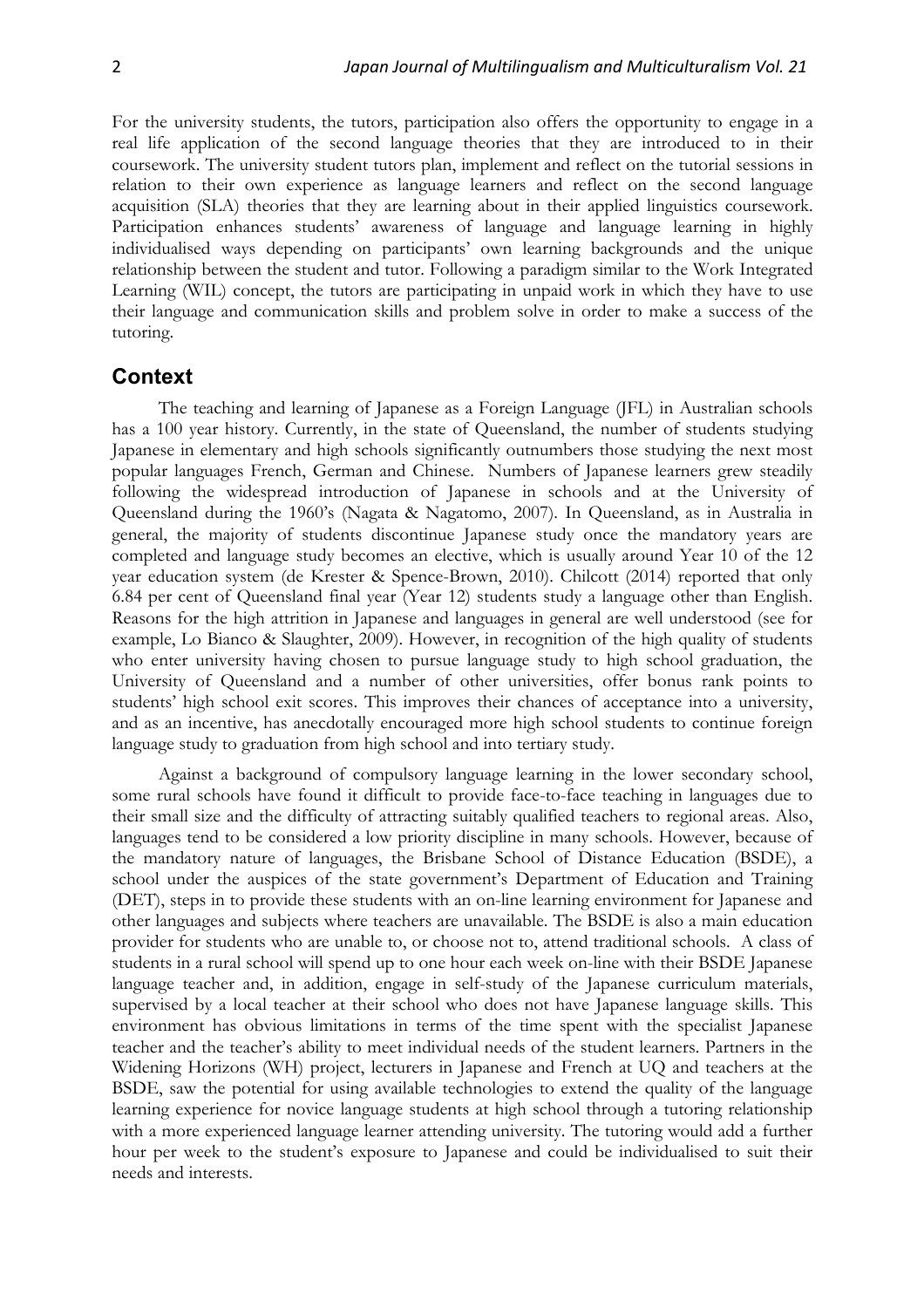Further to this, the program aimed to, as the title indicates, widen the horizons of the students in schools known as low socio-economic status (SES) schools from which less than average proportions of students continue to tertiary education. Tutors who are learners of Japanese can offer the high school mentees a window into the experience of tertiary education including their personal experiences of Study Abroad spent in Japan. Other tutors, who are exchange students from Japan, can give the mentees their first interaction with a native speaker of Japanese and are able to share their experiences of learning English in the classroom and experiencing life in Australia. The period of tutoring has culminated in a two day visit to UQ during which the mentees stay in a student residential college, tour the extensive campus and meet with their tutors and BSDE teachers in real life. As part of the program they do a short presentation in Japanese that they have worked on with their tutor, learn about tertiary education options and, finally, are treated to dinner at a Japanese restaurant. Through these experiences it was expected that the mentees would be more open to the possibility of university study through improved knowledge of the realities of university life, and this has the potential to motivate their

subsequent studies and continuation of Japanese studies. Funding for the project was acquired

through a Strategic Teaching and Learning Grant from the University of Queensland.

#### **Organisation**

Tutors for this program have been recruited each year through advanced level Japanese courses and through the student club 'Wasabi' whose membership is made up of students of the Japanese language and Japanese students studying on exchange at UQ. The tutors attend an information session about the WH program prior to the start of semester in addition to taking part in a one hour workshop on mentoring students and an introduction to the BSDE and the protocols of on-line teaching. It is a Queensland government child safety requirement that everyone working with children holds a *Blue Card* (Queensland Government, 2015) and so tutors must apply for one of these. Tutors are also introduced to the Japanese syllabus being studied at the high school and, during the first weeks of semester, visit the BSDE to observe a Japanese class being taught on-line. In the first week of semester the tutors contact the parents of the mentees to arrange a time for the weekly tutoring sessions and tutoring begins in the second week. Both the tutor and the mentee log in to a dedicated WH site on the UQ learning management system, Blackboard, through which they can access the Adobe Connect virtual classroom.

Over three years of the program, the bilingual university student tutors have included L1 English speakers continuing their study of Japanese and L1 Japanese speakers on exchange programs to UQ from their Japanese universities. In addition several 'background speakers', students of Japanese heritage, and students with one L1 Japanese speaking parent, have taken part. These have included a Japanese student who had relocated to Australia with his family when he started high school and another student of Australian and Japanese parentage who had initially been raised in a Japanese speaking environment in Japan and subsequently become immersed in English following relocation to Australia. The tutors, over the three years of the project, have therefore represented a broad range of cultural experience, varying proficiencies in Japanese and English, and have had very different formal and informal language learning backgrounds. Accordingly, they interpreted the theoretical material in the Introduction to Second Language Learning and Teaching course variously through the lenses of their own education, linguistic and cultural backgrounds and took quite different approaches to their tutoring.

### **Work Integrated Learning**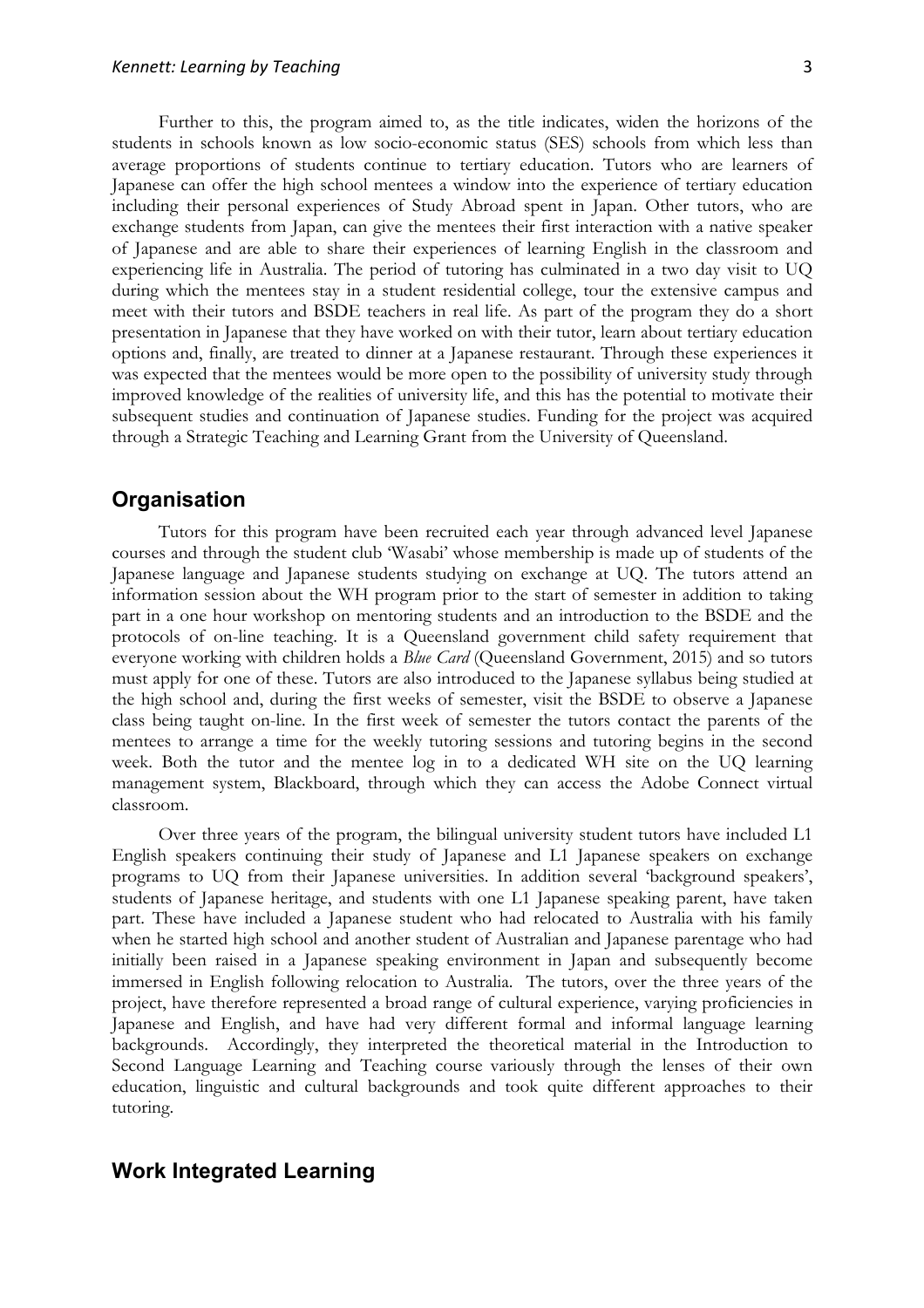For the university students the WH program fits with the category of learning activity which is often referred to as Work Integrated Learning (WIL) in the literature, and is also known as project-based learning, internship, and fieldwork education (Patrick, Peach, Pocknee, Webb, Fletcher & Pretto, 2008). Universities are endeavouring to increase opportunities to integrate real world learning experiences such as internships into their curricula. For Japanese language students a period of time spent in Japan is the obvious way to enhance their language learning. However, tutoring in the WH program offers the university students the opportunity to not only use their language skills, but also to reflect on their own learning through teaching Japanese. While some of the tutors have been heading toward teaching careers, most of the students have been enrolled in humanities and science degrees with no particular interest in teaching as a profession. So while extra benefits may accrue to students involved in education, this program was concerned more with learning by teaching rather than learning to teach.

A 'National Scoping Study' on WIL (Patrick et al., 2008) emphasised the need to integrate working experiences into the curriculum, rather than to tack them on to courses in an unconnected way. Linking the WH program to the applied linguistics course has facilitated that integration. The students who tutored Japanese participated in a separate tutorial. This tutorial functioned as a forum to discuss the discoveries made about Japanese and learning Japanese that had emerged from the tutoring experience in the light of the theories introduced in the applied linguistics course. The tutorial was also an opportunity to discuss the successes and failures of the week-to-week tutoring, and to support the tutors in planning for their next tutoring session.

A point emphasised in the scoping study on WIL was that assessment for students involved in work-like placements must also be tailored to the experiences of students and should reflect the aims of the course. In the case of the tutoring, sixty per cent of the courses' assessment was designed to maximise reflection on the tutoring experience in relation to language learning theory. One assessment item is a reflective essay in which the tutors are required to give an account of their personal experience of tutoring by describing the Japanese learning contexts for the students provided through the BSDE and their own tutoring sessions, and to evaluate these learning environments in comparison to their own experience of learning Japanese. They were asked to select several areas of focus for their discussion such as the context (online environment, time-on-task), the learner (age, interests, experience), an aspect of affect (motivation, anxiety), learning strategies and the nature of the Japanese language. Tutors were also required to relate this to language learning theory and note instances of mismatch between theory and practice.

A second assessment item was a portfolio of their tutoring activities beginning with a profile of their mentee, including their language learning background and level of achievement in Japanese. They were also required to submit a set of their tutorial session plans. These plans detailed learning objectives, a description of planned activities and unplanned activities. The tutors appended resources, such as PowerPoint slides, that they had custom made for each session. Tutors evaluated the session in terms of planned and incidental outcomes, the level of student engagement, and recommendations for subsequent tutorial sessions. The Adobe Connect platform allows for the recording of the on-line sessions and so tutors can review their sessions and evaluate them.

These assessment items were designed to maximise reflection on tutors' practical experience, learning theory and their own experiences as learners of Japanese, or in the case of the Japanese native speaker tutors, their own language learning and their understanding of their own language and what it might be like to learn it in a formal environment.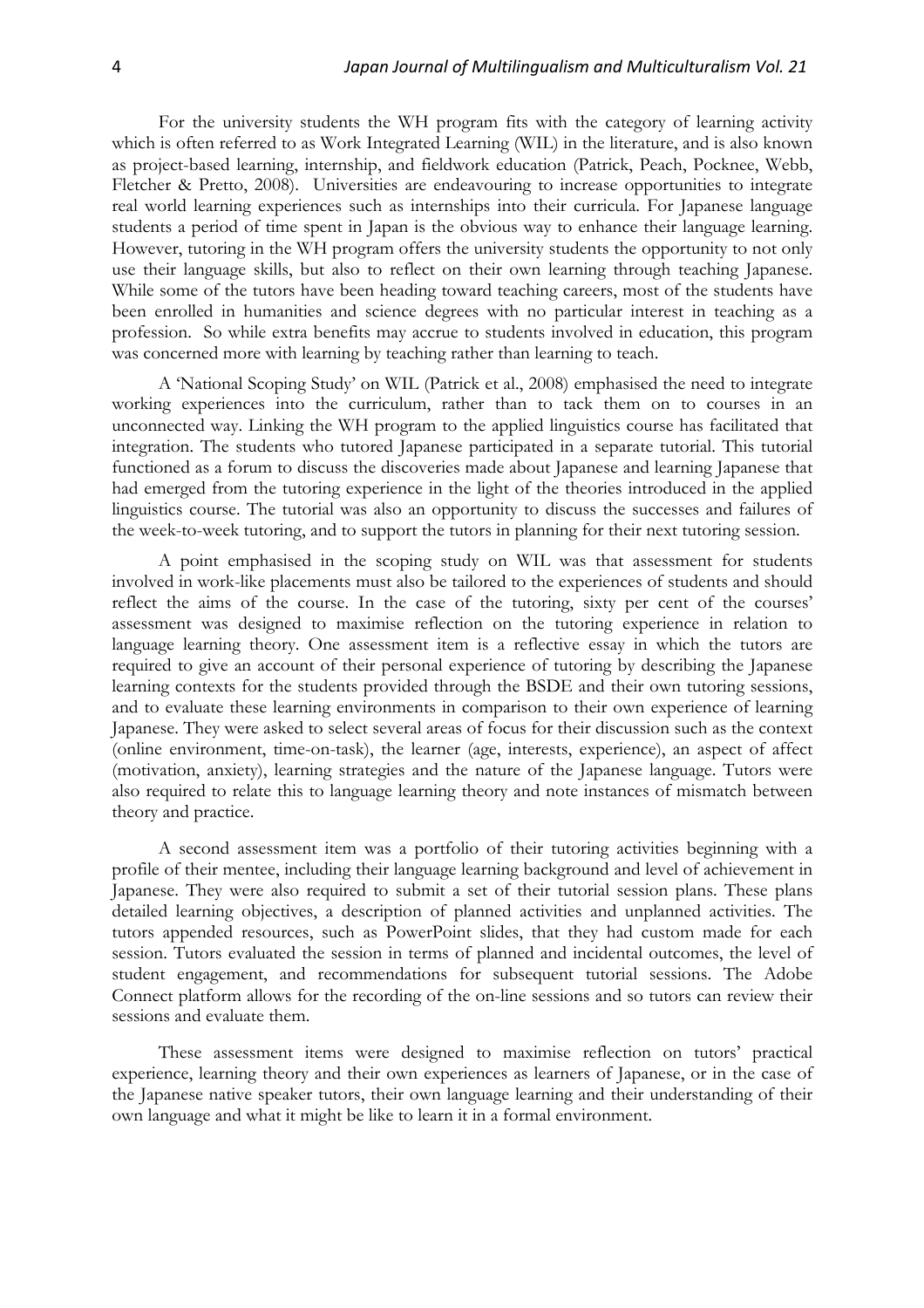### **Evaluation**

The small scale of the WH program (3 to 5 tutors and 3 to 10 mentees per semester) and the diverse nature of the learning goals for participants – linguistic, pedagogical, cultural and social – means that the outcomes have been diverse. As a result of the unique relationships and backgrounds of each tutor/mentee pair and the leeway that they have for individualising the tutorials, the content and styles of the tutoring sessions have been wide-ranging. The outcomes seen as important to each student have been varied as reported in the written assignments prepared by the tutors as part of their assessment for SLAT2001. Ethical Clearance for Research Involving Human Participants was sought and received from the Human Ethics Unit of the University of Queensland to report on the content of these assignments, replacing participants' names with pseudonyms. The following is a window into the very individual experiences and concerns of three student tutors in relation to specific issues, such as

- their own learning of Japanese, their initial beliefs on language teaching /learning, and how these developed over the semester
- their tutoring styles, and
- their ability to adapt their tutoring style to the mentee.

#### Robyn

Robyn had studied Japanese at high school and was nearing the end of an extended major in Japanese for which she had an excellent academic record when she enrolled in the SLAT2001 course and took on tutoring. She tutored, in a joint weekly session, two 13-year-old Year 8 students who had been studying Japanese for one and a half years. The mentees (here referred to as Student A and Student B) had slightly above average achievement in Japanese (between B and C grade) and had been motivated by general interest in Japanese and, in A's case, a fascination with the Japanese scripts.

Robyn had in the past tutored tertiary students in biology but reported the first couple of weeks of tutoring Japanese as being, "…*quite daunting, as I was still unsure of how to approach the tutoring sessions or how to interact with the students."* However, following that, she wrote that the third session of tutoring went really well and at the end of the semester expressed confidently that her tutoring abilities and the quality of her interactions with the tutees had improved markedly. The written reflections on her lesson plans reported a significant amount of trial and error, and changes of approach due to either under-estimation or over-estimation of the language ability of the students, or to technological failures. During the first session Robyn had planned to get the students to do a brief self-introduction but found they could communicate other personal information, such as information about their families, and so she extended the activity. In Session 4 she had planned an activity based on talking about their pets but discovered the students didn't know certain grammar forms and relevant vocabulary in Japanese, so she skipped that activity.

Problems with the functionality of the technology caused many last minute changes to the tutorials. iConnect, an older platform, had to be substituted for Adobe Connect at one stage and Robyn felt the pressure of having to learn how to use it in a short space of time. Over the period of the tutorials she noted various other technological malfunctions that would occur suddenly such as receiving audio feedback and audio delays, which made natural conversation difficult. The quality of the internet connection also caused problems such as a sudden loss of connection, insufficient speed to share screens in order to show videos and share files, and webcam or audio failure on one side or the other. However, Robyn learned to work with these problem and developed alternative activities in case of failures as indicated in her report on Session 4, "*I had planned for the video not to work, and so had other things to move on to*."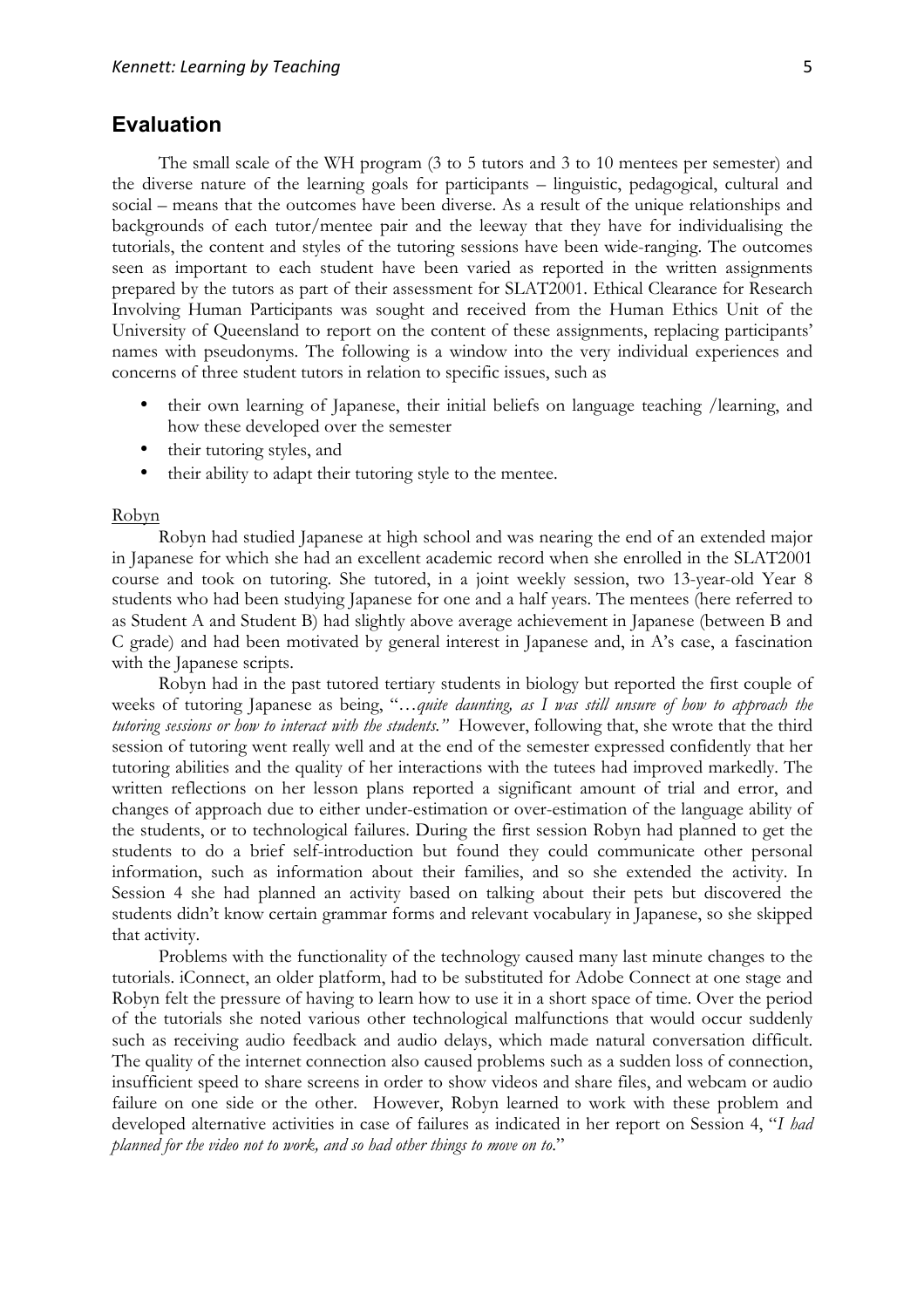Robyn's reflective essay detailed her beliefs about language learning and decision-making that determined the shape of her tutoring sessions. She concluded that interactionist and cognitivist communicative approaches to teaching would not work in this situation given the very limited classroom-based exposure to Japanese that the students had and the fact that "*they are not yet at a level where they can participate in conversation found in a natural acquisition setting, even if it were modified input*". She drew on her own learning of Japanese to justify the use of structured vocabulary and grammar transmission activities at this level, writing that,

"*While I believe that a communicative approach is almost essential in gaining full proficiency in a second language, most of my early Japanese acquisition was accomplished through grammar/vocabulary focused teachings, which set a firm foundation for me to then extend those grammar forms and move into higher level communicative based approaches."*

Despite this, the tutorial plans showed that she had prepared a variety of activities for each tutorial which she saw as being enjoyable and which would retain the attention of the students. She sought to promote cooperation rather than competition between Students A and B whose strengths were complimentary. Student A was extroverted, focussed on visual and aural stimuli and enjoyed interaction but not repetition. Student B on the other hand was more proficient with reading and writing, less outgoing and often avoided oral production. Each tutorial involved a language introduction/practise element on a theme (e.g. personal information, numbers, script), a variety of media (e.g. PowerPoint slides, songs, anime) and a chat about something cultural which frequently turned to a discussion on the content of a Japanese animation.

Robyn's assignments showed a considered approach to her tutoring, and synthesis of the theories studied in the SLAT course through the reflection on the tutoring experience. For her, the complexity of the tutoring situation – the Japanese language, the context, the people, the content and the medium – put theory into a complex web of practical features that needed to be considered in approaching the tutoring task. She learned to expect that plans had to be put in place, but to be flexible in the delivery of them.

#### Geoff

The least productive tutoring relationship has been that between Geoff, a mature aged student of Japanese in his final semester of university study, and his mentee, Sam. Sam's family had hosted students from Japan for many years, however his grades were low, and his teacher reported his motivation as highly variable. Rapport did not develop over the course of the tutoring sessions. Sessions were missed and there was a lack of continuity. Geoff attributed the lack of success of the tutoring to Sam's lack of motivation. In his reflective essay and portfolio he reported a number of observations that led him to this conclusion. These included the student being '*tired and disinterested*', being late to log in, choosing not to reschedule a missed session and having consistently low retention of the language material presented and practised in previous sessions. Geoff also reported that the student

*… consistently has no questions or requests for information pertaining to the week's subject matter. He has no clear answers to questions such as "What do you like about Japanese?", "What is your favourite thing?", What is the hardest thing for you?", "What would you like to know?".*

In contrast to the view of Sam reported by Geoff, I observed Geoff himself to be highly motivated to learn Japanese. He had developed many language learning strategies and pursued his own learning in areas outside of the content of his university Japanese courses. In university classes he often enthusiastically shared these strategies and his insights into learning Japanese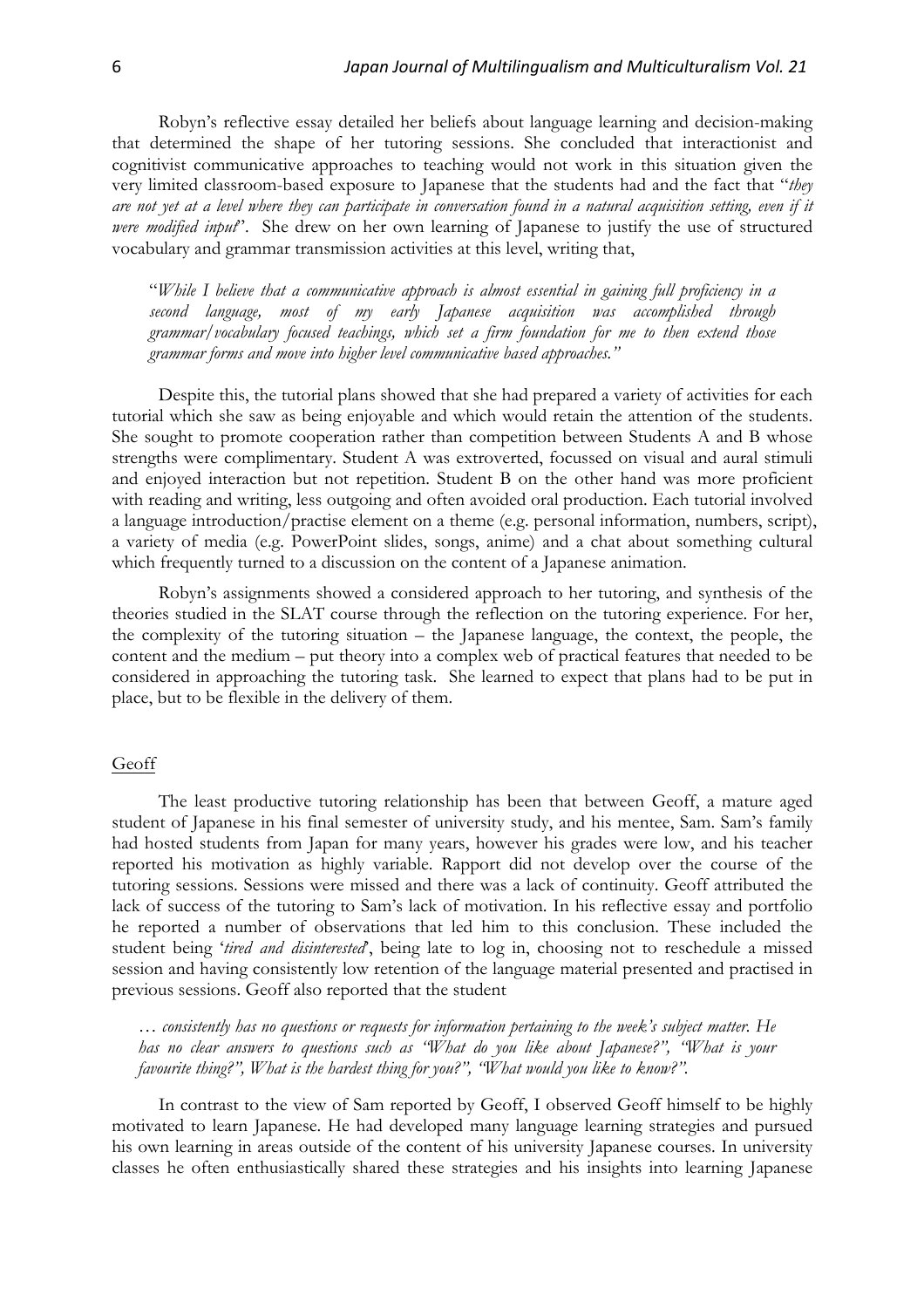#### *Kennett:* Learning by Teaching *7*

with his classmates, most of them two decades his junior, who were drawn to him, appreciative of his help. Geoff was therefore perplexed by and, perhaps unrealistically, disappointed at Sam's apparent lack of interest or effort. His lesson plans indicate that he had designed a range of activities to attempt to capture the interest of his mentee but that overall he had not managed to do so. He concluded that the student had been encouraged to participate in the program by wellmeaning others, rather than being of his own initiative, and that Sam had seen the sessions more as a burden than an opportunity.

Geoff learned about the teaching/learning process through his failures. He, like most of the tutors, discovered at some stage that they had embarked on a grammar explanation that they either clumsily executed or that turned out to be too complex for the stage that the learner was at. Having only ever been the recipients of such explanations, tutors frequently recognised their incomplete knowledge of the structures or their lack of efficacy in communicating them to the mentees. Geoff related the following.

*My intended introduction to the tai/takunai forms didn't work at all. I had chosen the form because I thought it was useful and simple, but I quickly found myself bogged down in 'u verbs', 'ru verbs', and 'verb stems' – terms that were too far beyond the level of the student to be of any benefit to him.* 

The tutoring relationship between Geoff and Sam was itself a point for reflection on the part of the program in terms of recruitment of mentees and early intervention. Geoff's portfolio and essay, however, both evidenced considerable understanding of SLA theories in relation to his tutoring experience, and so from the SLAT2001 course perspective, objectives of the program were fulfilled. For the mentee though, Geoff expressed his opinion that there had been scant benefit for Sam from his participation.

#### Yoshiaki

Yoshiaki and Michael's pairing, in contrast, was very positive. Yoshiaki was born into a Japanese family and initially raised in Japan. At the age of his entering high school his father decided to relocate the family to Australia. Yoshiaki, therefore, was a competent L1 speaker of Japanese when he arrived in Australia and he subsequently acquired English as a second language over five years of secondary education. He achieved university entrance through his studies conducted via the medium of English. He speaks fluent English with a slight accent and his writing is on a par with university peers. Yoshiaki volunteered for the WH tutoring while studying in a course entitled '*Japanese Language Teaching'* which is an advanced Japanese language course focusing on the content reflected in the title. He is interested in the teaching and learning of languages but does not wish to teach as a career.

From the start of tutoring, Yoshiaki took a confident approach to his role. His lesson plans were highly structured and behaviourist in approach, with clear objectives, the outcomes of which were measured formally at the end of each session. In his reflective essay he justified this with motivation and goal-setting theories and he judged his approach to be effective. His student, Michael, a 13-year old boy, was characterised by a BSDE teacher as being inconsistently motivated in learning Japanese and showing a modest level of achievement in the language. In contrast to this, Yoshiaki repeatedly commented on Michael's high level of enthusiasm and wrote that he was, *'…a very astute, positive student who had a very high aptitude for learning Japanese.'* He was impressed by Michael's ability to learn quickly and with ease and speed, judged by his ability to recall language introduced in earlier lessons. As part of each lesson Yoshiaki had aimed to teach five katakana characters in each session and did this by mnemonic methods and repetition which Michael had learned and retained.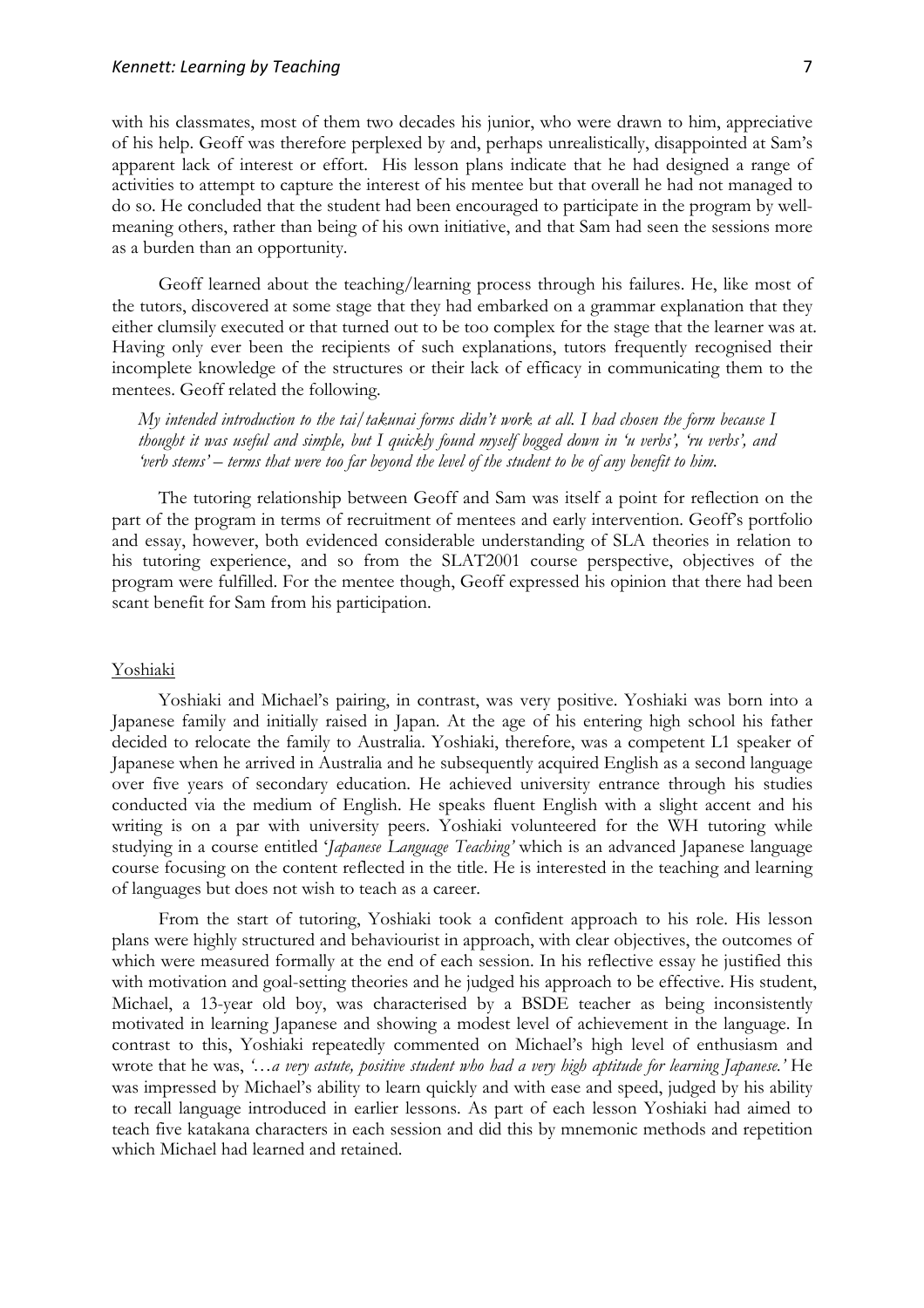Yoshiaki's reflections were frequently focused on motivation. He spent considerable time each week searching for visual images for his PowerPoint slides to not only connect language and meaning for Michael, but also to expose him to Japanese objects and events outside the student's experience that he thought would interest him. He discovered that Michael liked art and drawing. As project work that Michael could present during the culminating visit to UQ, Yoshiaki got Michael to post scanned copies of some of his drawings and Yoshiaki taught him to describe the content of them in Japanese. For other lessons he made slides of various styles of modern and traditional Japanese art forms, which he talked about with Michael. Yoshiaki commented that initially Michael had claimed that his motivation for learning Japanese was extrinsic; that he was looking to improve his university entrance score through continued language study. However, Yoshiaki wrote that he believed that he was also intrinsically motivated by the language and the content of the lessons. Yoshiaki was himself committed and enthusiastic. He stated that he regularly spent four to five hours planning the tutorials and finding material for the sessions.

### **Conclusion**

Tutoring in the WH program was an authentic, highly contextualised learning experience for the university students. Tutors had to first, intimately understand the situation – the mentee and his/her qualities and abilities, the curriculum, the technological medium. They then had to plan, resource and implement tutoring sessions with multiple objectives of guiding the mentee in learning Japanese, becoming familiar with Japanese culture and in motivating them to continue their studies. They then had to reflect on this implementation in terms of practical outcomes and as an application of second language theories. Along the way they were engaged in interaction, creative pursuits and problem solving. For the exchange student tutors from Japanese universities and the urban local tutors it was an opportunity to broaden their cultural experience of Australia by learning about the rural locations and the communities in which the mentees live.

This kind of learning experience encompasses the attributes that universities identify as desirable in their graduates. The major categories of such attributes at UQ, for example are, In Depth Knowledge of the Field of Study, Effective Communication, Independence and Creativity, Critical Judgement, Ethical and Social Understanding. Involvement in WH for the tutors nurtures these attributes in a different way to the classroom experiences of Japanese learning. As Patrick et al. (2007) indicate, the planning of programs such as WH, require considerable resources in terms of workload, in this case that of BSDE and UQ staff, and can therefore be only offered to a small number of students. However the project synthesises the skills, knowledge and creativity of the bilingual and bicultural tutors and adds new challenges in the learning activity for these undergraduate students.

#### **References**

- Billet, S. (2008) Realising the educational worth of integrating work experienced in higher education, in *WACE/ACEN Asia Pacific Conference 2008 E-Proceedings*, p47-55 http://www.acen.edu.au/docs/resources/WACE\_ACEN\_Asia\_Pacific\_Conference\_20 08\_E-Proceedings-1.pdf
- Chilcott, T. (2014, August 24) Prep Children to learn a second language, *The Courier Mail.*  Retrieved from http://www.couriermail.com.au/news/queensland/prep-children-tolearn-a-second-language/story-fnihsrf2- 1227035100757?nk=ffc141cd947d3d458881b7c2932441de